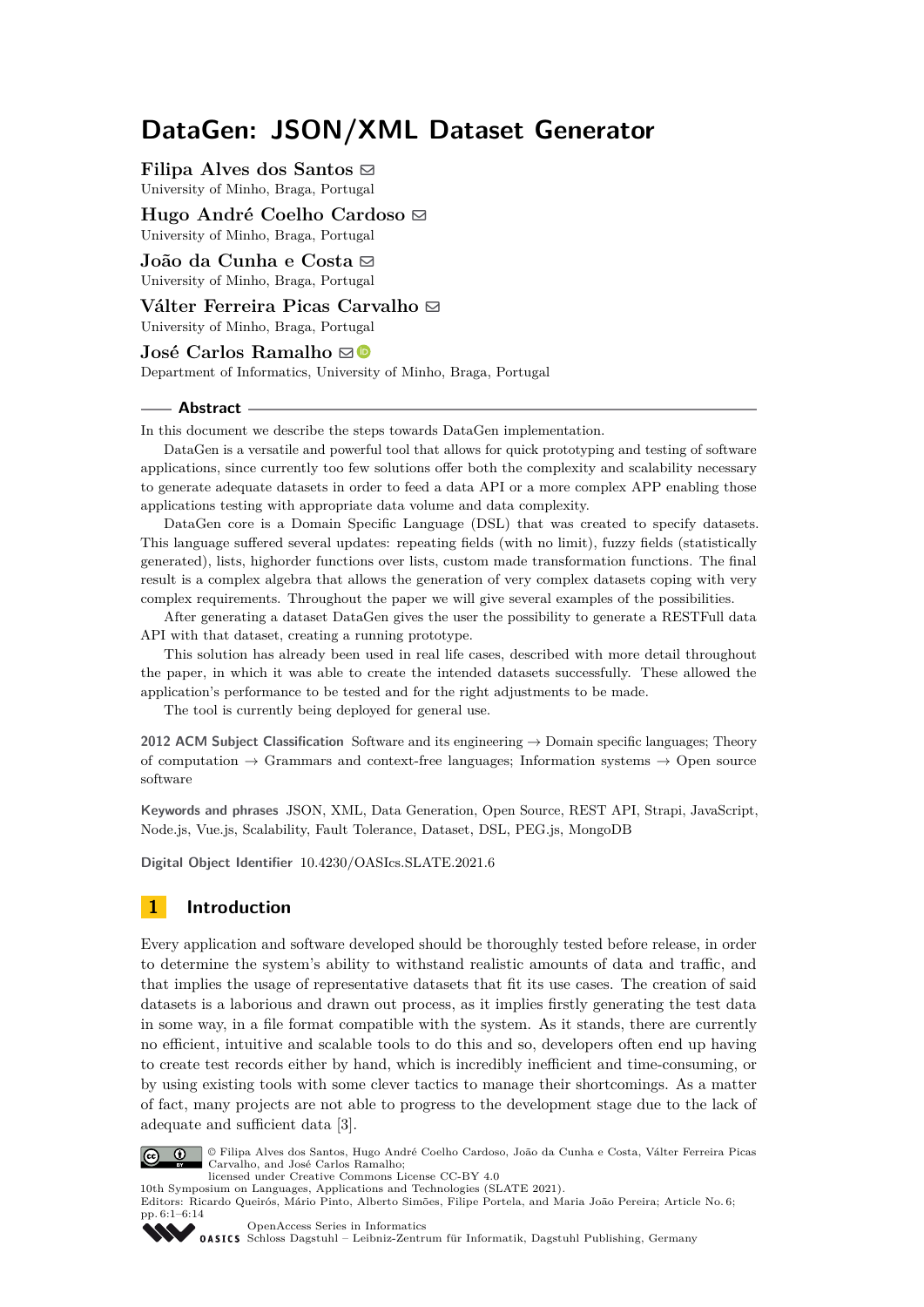### **6:2 DataGen**

Even with a reliable generation tool, the user might want to have control over the data in the resulting records, being able to observe and manipulate it freely, through CRUD requests, and adapting it however they want. Though there are products capable of doing this – for example the package json-server, which creates a full fake REST API –, its usage entails the user manually starting the application every time they want to edit the dataset's contents and ensuring the data's format is compliant with the software they're using, which ends up requiring a lot of extra effort and setup on the user's side.

As such, the team came up with the idea of coupling the generation process and the REST API, in a way that allows the user to automatically generate data compatible with an integrated RESTful API – for which the software Strapi was chosen, as will be explained in more detail in Section [3.5](#page-9-0) –, allowing the user to load the records into an API server and perform CRUD operations over it, either through the user interface or via HTTP requests.

This paper will cover the development of the resulting application,  $DataGen - a$  more versatile and powerful tool for data generation, according to the user's specifications, and subsequent handling –, seeking to explain the decisions that were taken for its architecture, as well as all the implemented functionalities.

# **2 Related Work**

User privacy concerns [\[13\]](#page-13-0) have been a major topic of discussion over the last decades, which lead to the creation of strict regulations regarding the way sensitive data should be handled, such as the EU's General Directive on Data Protection GDPR [\[2\]](#page-12-1). These regulations keep entities from disclosing private and sensitive information, which in turn hurts new growing ideas and projects that would require access to similar data. As it stands, not only is the lack of available data a big problem in this context, as are the data sharing agreements themselves, as their ratification tends to take, on average, a year and a half [\[10\]](#page-13-1), which proves to be fatal for many small and upcoming companies.

To circumvent these concerns, organisations have been increasingly adopting synthetic data generation [\[15\]](#page-13-2), an approach that was originally suggested by Rubin in 1993 [\[1\]](#page-12-2) in order to create realistic data from existing models without compromising user privacy. The prospect of being able to create viable information that does not relate to actual individuals is a very enticing solution for the privacy conundrum. If perfected, it could potentially provide the capacity of generating sizeable amounts of data according to any use cases, bypassing the need to access real users' information. As such, this approach has been increasingly adopted and put to the test, in order to measure its efficiency with real-life cases [\[5,](#page-12-3) [18,](#page-13-3) [17\]](#page-13-4).

Dataset generation has become a requisite in many development projets. However, the majority of developed tools produce datasets for specific contexts like intrusion detection systems in IoT [\[4\]](#page-12-4), crops and weed detection [\[6\]](#page-13-5), vehicular social networks based on floating car data [\[12\]](#page-13-6), 5G channel and context metrics [\[16\]](#page-13-7), GitHub projects [\[9\]](#page-13-8), to cite a few. Many others exist in different contexts like medicine, bioinformatics, weather forecasts, color constancy, market analysis, etc.

Most of the researched tools are domain specific. The team's goal is to create a generic tool but powerful enough to generate datasets for several and different contexts and with many levels of complexity. There are some tools available, many online, but they cover the generation of simple datasets, many times flat datasets.

The main source of inspiration for this project was an already existing web application called "JSON Generator", developed by Vazha Omanashvili [\[11\]](#page-13-9), as it is the most interesting dataset generation tool that was found. It features a DSL (Domain Specific Language) that's parsed and converted into a JSON dataset, allowing the user to generate an array of objects that follow some predefined structure, specified in the DSL.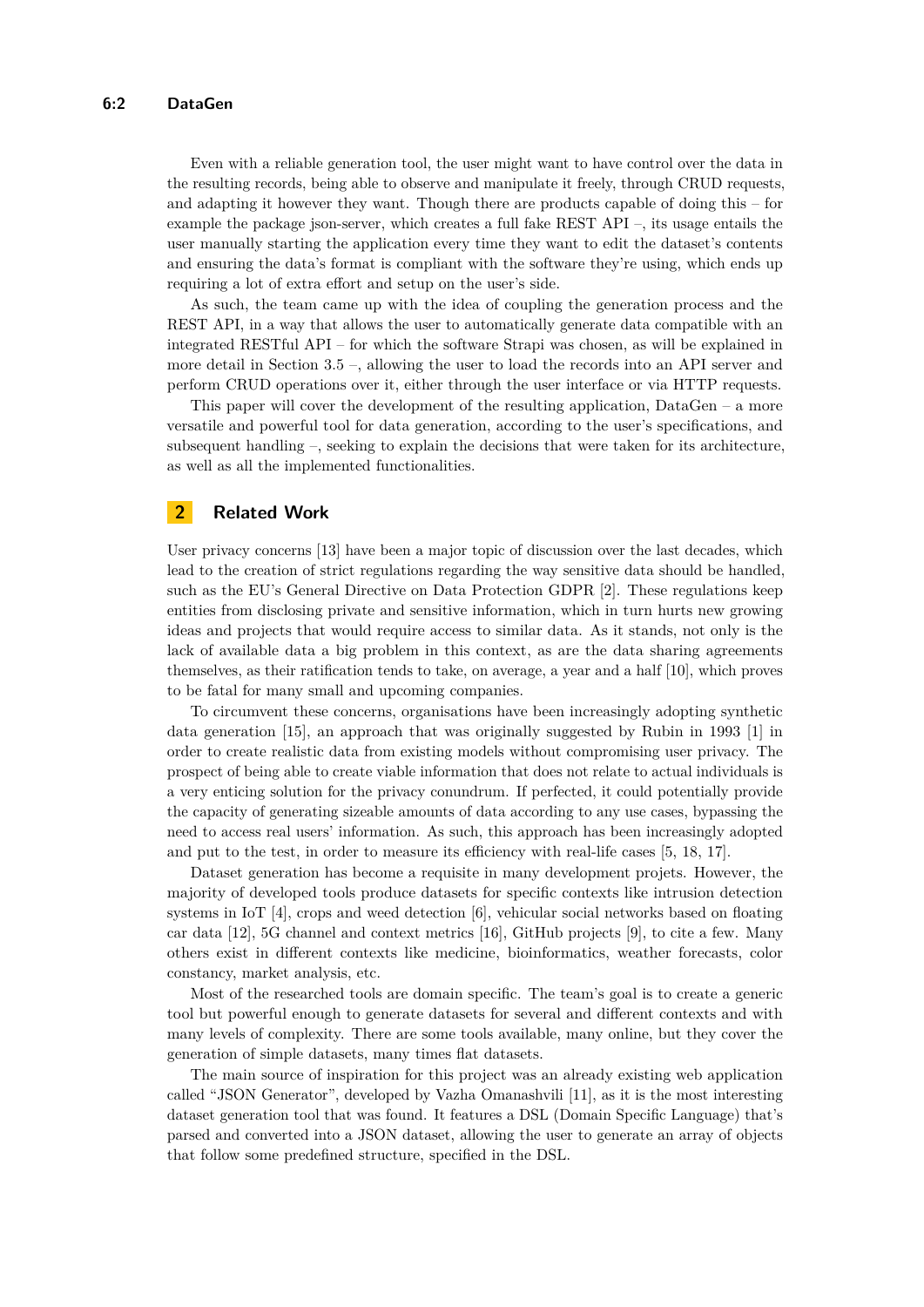In terms of utility, it is a very powerful tool that can generate very complex data structures for any application with relatively little effort. However, it had some shortcomings which initially inspired the team to develop an alternative solution that attempts to address them.

Specifically, these shortcomings are:

- **1.** Limited size for the "repeat" statement (100 total). Arguably, the size of the dataset itself is one of the most important features to take into account. For applications on a larger scale, having a small amount of array elements does not allow for more realistic tests, as very few, if any, that are developed in a production environment use as little as 100 entries created by the aforementioned directive.
- **2.** It only generates JSON. Despite being one of the most popular file formats, there are many others that could be useful to the user as they might want the data to be in a different format for their application without converting the JSON themselves, such as XML (another open text format [\[19\]](#page-13-10)). This allows for further flexibility and expands the possible use cases that it provides.
- **3.** Does not generate a RESTful API for the dataset. Many users may optionally want their newly generated dataset hosted and exposed by a RESTful API for direct usage in their web applications, or to download a custom one created specifically for their dataset for later deployment on a platform of their choosing.
- **4.** Does not take into account fuzzy generation. Some elements of a dataset may not be deterministic and are represented by probabilities. For example, there may a field that exists only if another property has a specific value and the application should be able to take that into account.
- **5.** It does not have much data available. For instance, the user might want to use names from a list of famous people for their dataset, as it allows for a more realistic generation and consistency, which this tool currently does not provide.
- **6.** It is not multilingual. The data that this application uses is only available in English, it would be more user-friendly to give them the choice to use their preferred language for the dataset instead of forcing it to just one.
- **7.** Does not take into account integration on applications. The generation and download of a dataset requires the consumer to use the website's interface – this is not ideal as many applications may want to use HTTP requests to automate this process for internal usage.
- **8.** Does not support functional programming features. Functions such as "map", "reduce" and "filter" that are staple in the functional paradigm due to their simplicity and effectiveness are not present in this application. This would allow the user to chain statements and transform fields to the result they want, granting the application the ability to deal with more complex use cases.

With clear goals and an initial application to take inspiration from, the team proceeded to the development stage by deciding on its architecture (i.e. programming languages, frameworks, external tools, etc), which will be explained in the following sections.

# **3 DataGen Development**

Building the application from the ground up requires a divide and conquer approach, since having a monolithic single server architecture will lead to a less stable user experience, due to the lack of scalability.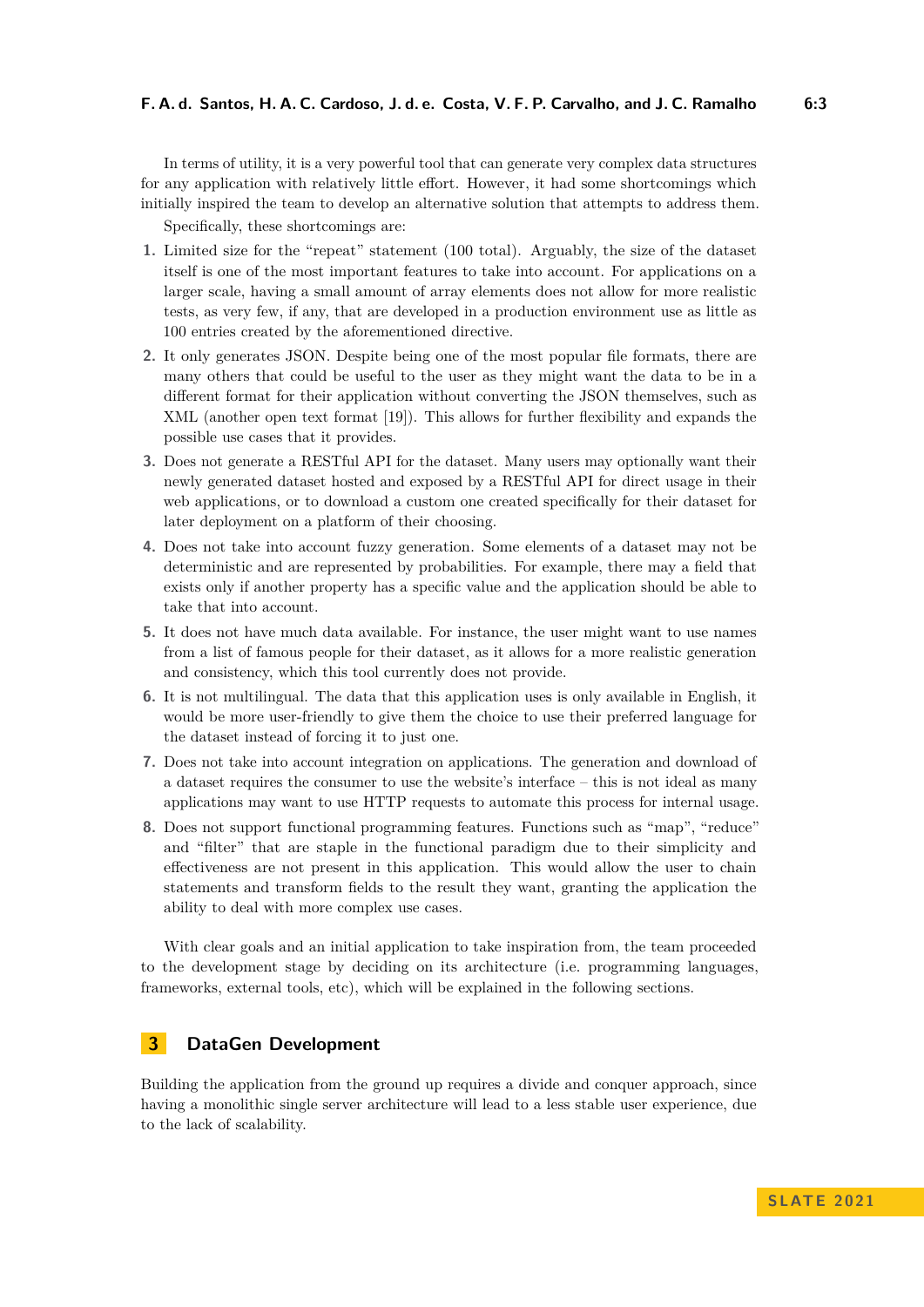Having the application compartmentalized in multiple servers, each with their specific function, allows for a much more sensible and balanced architecture since it leaves room for the possibility of individually upgrading each of them, leading to a much higher scalability and fault tolerance, as the failure of one component does not compromise the functionality of the entire application, allowing for quicker and easier routine maintenance.

The following subsections will explain how the current architecture was achieved and the technological decisions behind each of the components.

### **3.1 Architecture**

The picture below shows the general scope of the architecture, albeit simplified. This architecture allows for major upgrades, such as load balancers on both the back and front-end since they are both **stateless** (the JWT approach allows the servers to not maintain sessions with each user's state) and using MongoDB as a distributed database – sharded cluster.



**Figure 1** Current architecture of DataGen.

# **3.2 Front-End**

The first component needed for the application is the front-end server, which is responsible for building and showing the website's interface to the user, making it the entry point to the application and its scripted behaviour.

# **3.2.1 Grammar**

The application uses a PEG.js grammar-based parser [\[8\]](#page-13-11) [\[14\]](#page-13-12) to process the user's input and generate the intended dataset. The aforementioned grammar defines a domain-specific language (DSL), with JSON-like syntax, providing many features that allow for the generation of complex and diverse datasets. These features include relational and logic capabilities, providing means for the datasets to satisfy several forms of constraints – which push towards the use of some declarative framework for this specification –, as well as functional capabilities, allowing for easier management and processing of certain pr of the datasets.

The first and most fundamental of said features is the JSON-similar syntax – the user can specify key-value properties, where the value may take any of the basic JSON types and data structures, from integers to objects and arrays. The user may also nest these to create a structure with any depth they may want.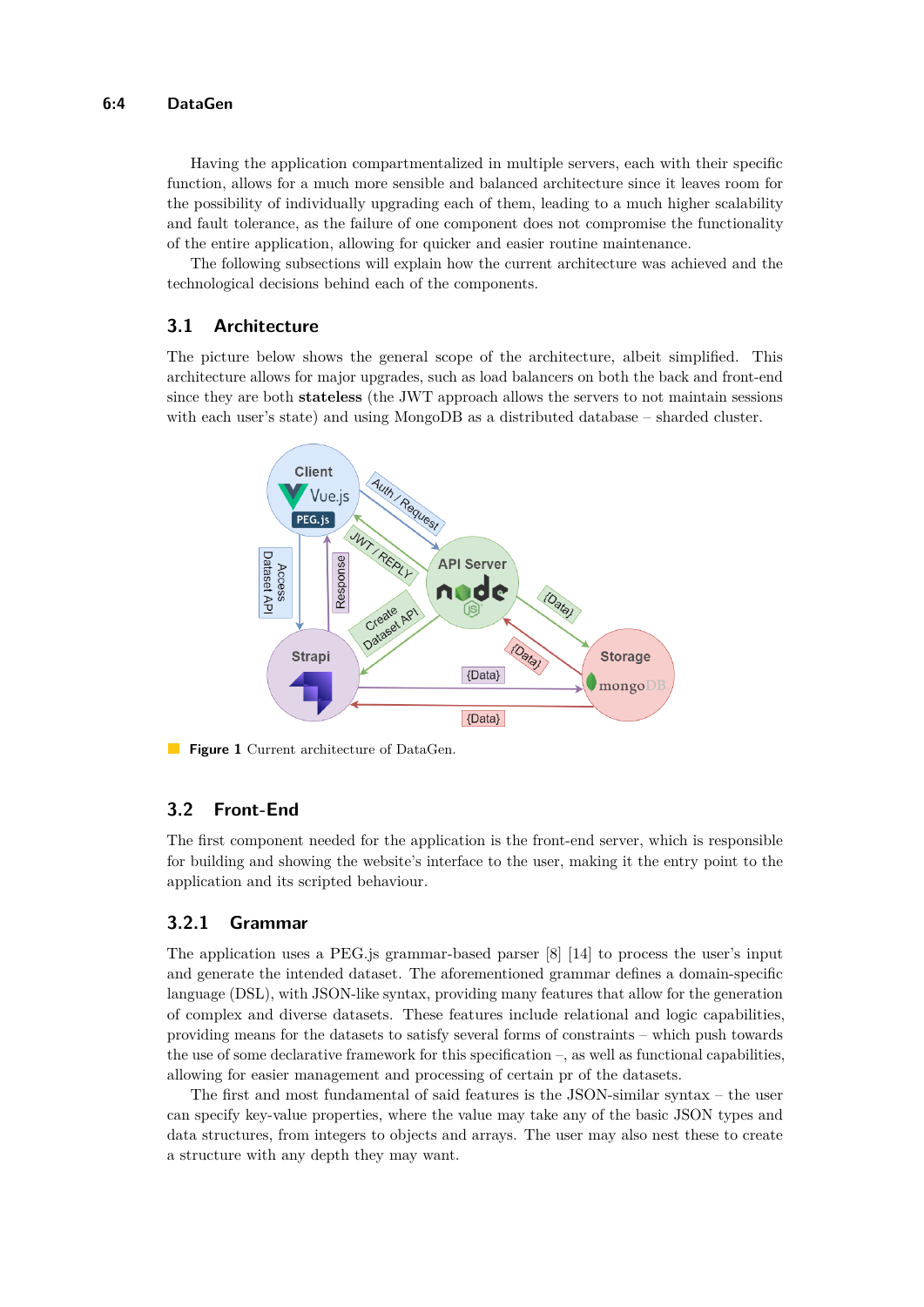```
name: {
  first: ["John", "William"],
  last: "Doe"
},
age: 21
```
To specify the size of the dataset, or a nested array, there is the **repeat** statement, where the user indicates the structure that they want replicated (which may range from a primitive JSON type to a complex object), as well as the number of copies, or range of numbers.

```
names: [ 'repeat(150,200)': {
    first: '{{firstName()}}',
    last: '{{surname()}}'
} ]
```
They may also specify as many collections as they want in a single model (collections are the key-value properties on the uppermost level of the model) and the application will return the resulting dataset in json-server syntax – an object with a property for each collection. During the parsing of the input, the application recursively builds both the final dataset and the Strapi model for the specified structure, concurrently, in order to allow for posterior integration in a RESTful API.

```
{
 names: [ 'repeat(10)': '{{fullName()}}' ],
  animals: [ 'repeat(20)': '{{animal()}}' ]
}
```
To define the value of a property, the user may also use interpolation. To access an interpolation function, it must be encased in double curly braces. There are two types of interpolation functions:

 $\blacksquare$  functions that generate spontaneous values during execution, according to the user's instructions – for example, there is a random integer generation function where the user must at least provide a range of values for the intended result:

```
id: '{{objectId()}}',
int: '{{integer(50,100)}}',
random: '{{random(23, "hello", [1,2,3], true)}}'
```
 $\blacksquare$  functions that return random values from a group of datasets incorporated in the application behind an API, where each dataset has information of a given category, for example names and political parties.

```
name: '{{fullName()}}',
party: '{{political_party()}}'
```
These interpolation functions may also be interwoven together and with normal strings to generate more structured strings, such as addresses. Some of them take arguments, in which case the user can either manually introduce the value or reference another property defined above, through a variable **this**, allowing them to establish relations between properties.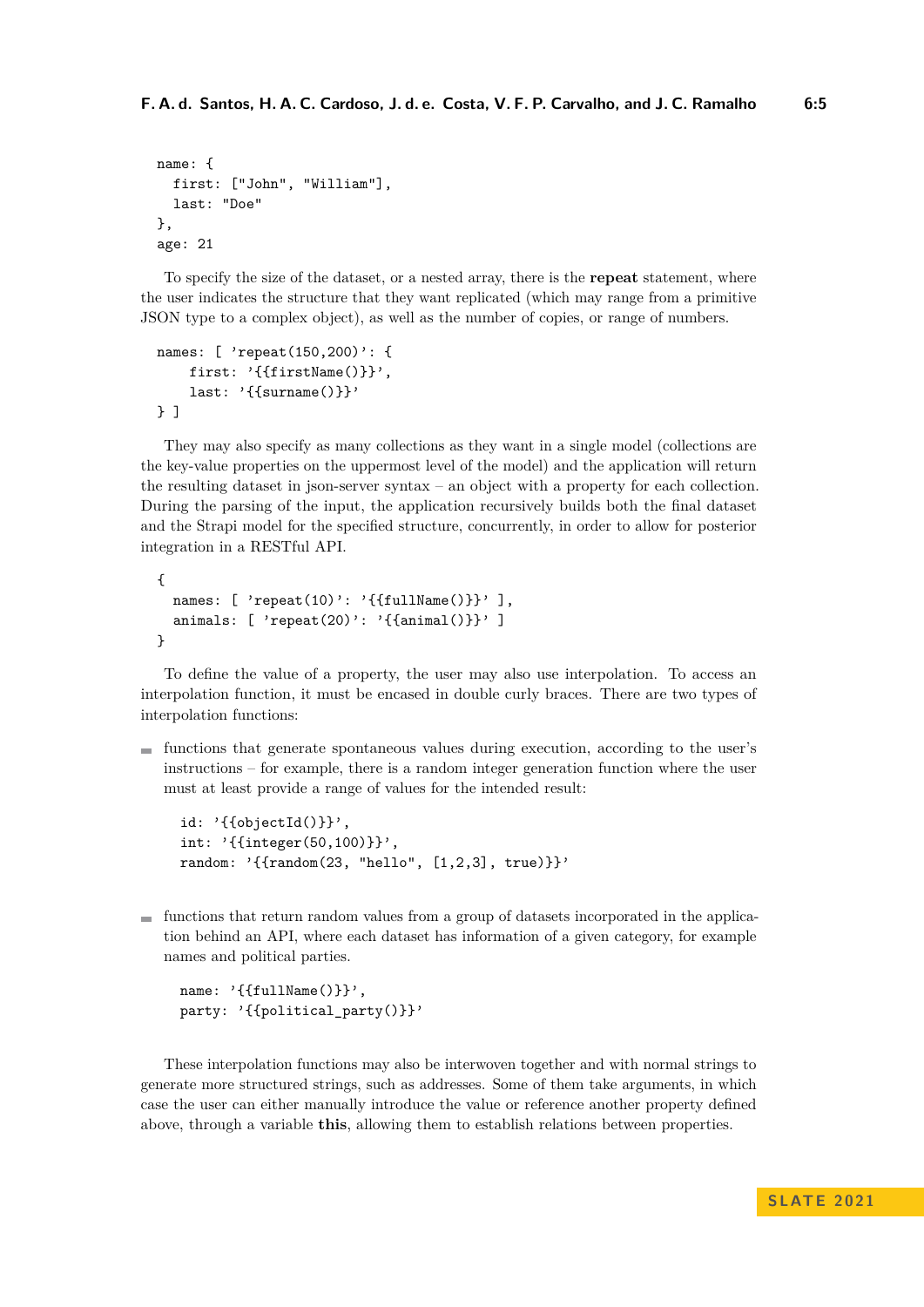```
parish: '\{[pt_parish()}}',
district: '{{pt_district("parish", this.parish)}}',
address: 'St. {{fullName()}}, {{pt_city("district", this.district)}}'
```
In regard to the API of datasets, the team did an extensive search for useful datasets, used the well-structured ones it found and salvaged whatever information it could from others that were maybe less organized, processing this information to remove errors and normalize its content, before joining it with other data of the same topic to create bigger, more complete datasets for the user to use.

The team also created some original datasets by hand, for topics deemed appropriate, and manually introduced bilingual support, for both portuguese and english, in all datasets made available in the application, in order to let the user choose whichever language suits best their goal. To indicate their language of choice, the user's model must start with the following syntax:

#### <!LANGUAGE pt> or <!LANGUAGE en>

Currently, DataGen has support datasets of all the following categories: actors, animals, brands, buzzwords, capitals, cities, car brands, continents, countries, cultural landmarks, governmental entities, hackers, job titles, months, musicians, names, nationalities, political parties, portuguese businessmen, portuguese districts, cities, counties and parishes, portuguese public entities, portuguese politicians, portuguese public figures, portuguese top 100 celebrities, religions, soccer clubs, soccer players, sports, top 100 celebrities, weekdays, writers.

The grammar also makes available a feature named **unique()**, to which the user may provide an interpolation function, or a string interpolated with such a function, as an argument. **unique** guarantees that the interpolation functions on which it is applied always return unique values. This is especially relevant when it comes to interpolation functions that fetch random data from the support datasets inside a **repeat** statement, as there is no guarantee that there won't be duplicates among the fetched records and the user might not want that.

As such, **unique** only has any effect when applied on dataset interpolation functions or with **random** (which can be observed in one of the examples from last page). As long as it's one of those (possibly interpolated with normal strings) and there are sufficient distinct entries for the entire **repeat** statement, this tool guarantees that all objects in the resulting dataset will have a different value in the property in question. If the user uses a string with more than one interpolation function, there is also no effect – there may be repeated combinations in the end.

Below are two examples: the first one depicts the correct usage of the **unique** feature; the second shows instances of a wrong approach (not enough distinct values for the repeat statement; not one of the supported interpolation functions; more than one interpolation function) that will either not work or not assure any mutually exclusive guarantee for the resulting values:

```
[ 'repeat(6)': {
  continent: unique('{{continent()}}'),
  country: unique('Country: {{country()}}'),
  random: unique('{\text{random}(1,2,3,4,5,6)})'')} ]
```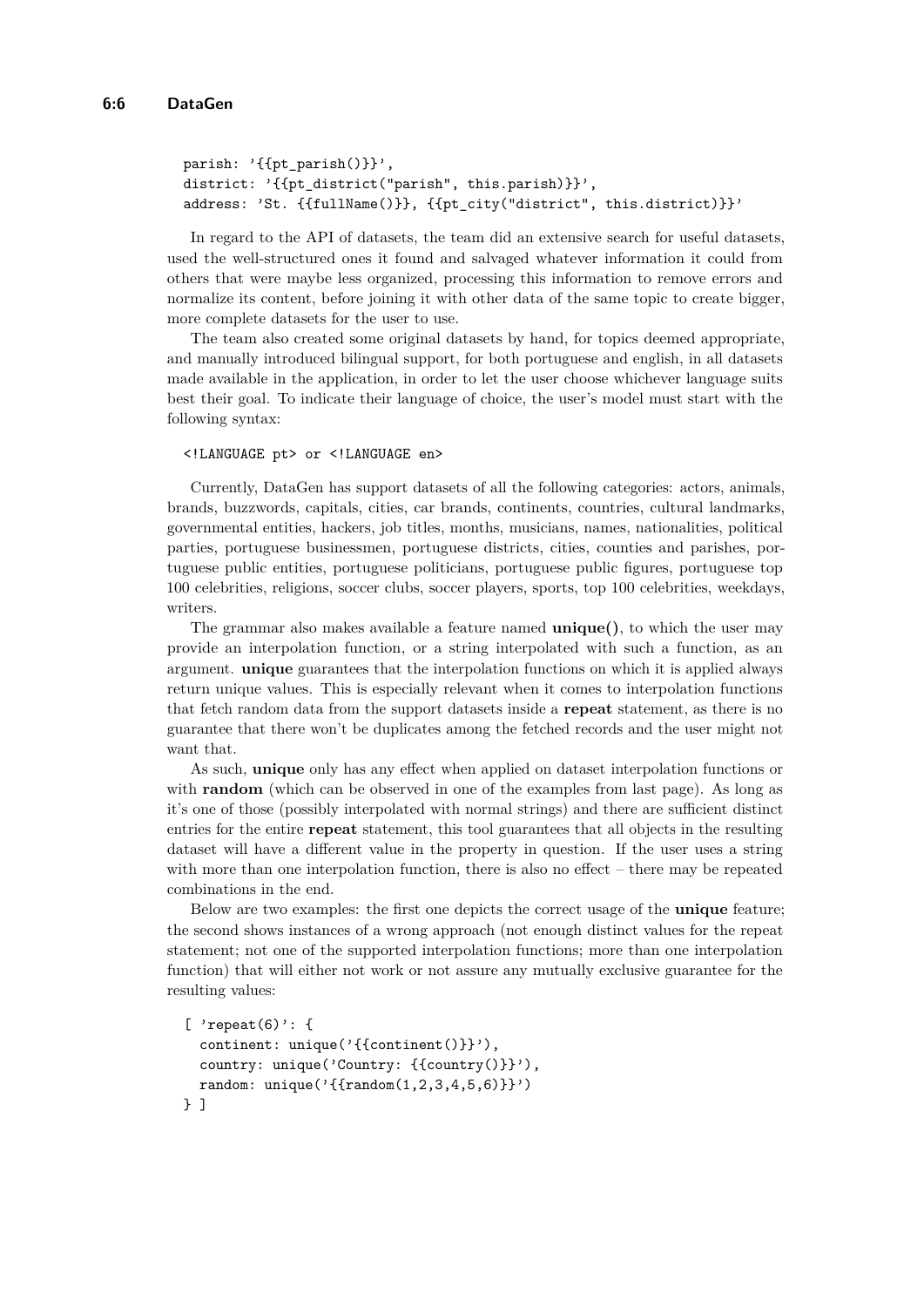```
[ 'repeat(10)': {
  continent: unique('{{continent()}}'),
  int: unique(\{ \{ \text{integer}(5, 20) \} \}'),
  random: unique('{{firstName()}} {{surname()}}')
} ]
```
Back to the properties of the model, the user may also use JavaScript functions to define their value. There are two types of functions: signed functions, where the name of the method corresponds to the key of the property, while the result of the body of the function translates to its value, and anonymous arrow functions, which are used to indicate solely the value of a property (the key needs to be precised separately beforehand).

```
name: "Oliver",
email(gen) {
  var i = gen.integer(1,30);
  return '${this.name}.${gen.surname()}${i}@gmail.com'.toLowerCase();
},
probability: gen => { return Math.random() * 100; }
```
Inside these functions, the user is free to write JavaScript code that will be later executed to determine the value of the property. This way, more complex algorithms may be incorporated into the construction logic of the dataset, allowing for a more nuanced and versatile generation tool. Given that the user has access to the whole Javascript syntax, they may make use of relational and logical operators to elaborate conditions on the intended data, as well as functional methods (for example "map" or "filter", which Javascript implements).

Inside these blocks of code, the user has full access to any property declared above in the DSL model, through the variable **this**, as well as any interpolation function available in the parser, through a **gen** variable – whenever using a function, the user must declare this argument in its signature, which they may then use inside to run said interpolation functions. All of this can be observed in the example above.

The grammar also allows fuzzy generation of properties, i.e. constraining the existence of certain properties based on logical conditions or probabilities. As of now, the grammar has four different tools for this purpose:

**missing**/**having** statements – as an argument, they receive the probability of the properties inside (not) existing in the final dataset; this probability is calculated for each element, originating a dataset where some elements have said properties and others don't;

```
missing(50) { prop1: 1, prop2: 2 },
having(80) { prop3: 3 }
```
**if... else if... else** statements – these work just as in any programming language: the user can use relational operators and other conditional statements to create conditions and string multiple of them together with the help of logical operators. The final object will have the properties specified in the first condition that evaluates to true (or eventually none of them, if all conditions prove to be false). In these conditions, similar to the functions, the user has unrestricted access to all properties declared above in the DSL model, as well as the interpolation functions, which gives them the ability to causally relate different properties;

**S L AT E 2 0 2 1**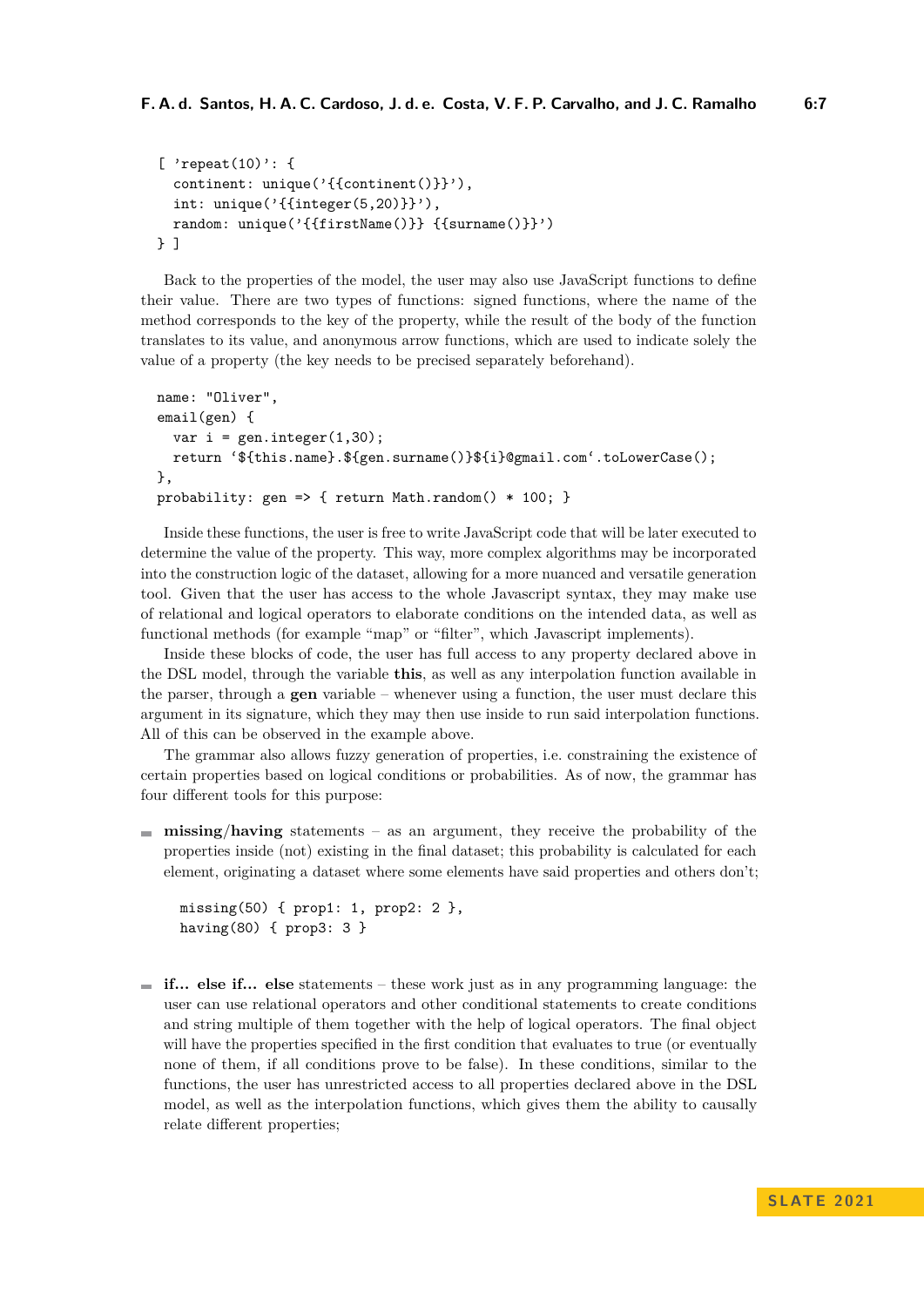```
type: '{{random("A","B","C")}}',
if (this.type == 'A') { A: "type is A'' }
else if (this.type == "B") { B: "type is B" }
else { C: "type is C" }
```
 $\blacksquare$  the **or** statement – the grammar makes available this logical operator for quick prototyping of mutually exclusive properties, where only one will be selected for each object (note that it doesn't make sense to create an **and** statement, since that translates to simply listing the wanted properties normally in the DSL model);

```
or() \{prop1: 1,
 prop2: 2,
 prop3: 3
}
```
 $\blacksquare$  the **at** least statement – inside this, the user writes a set of properties and gives the statement an integer argument specifying the minimum number of those properties that must be present in the final object. The parser selects that number of properties randomly from the given set.

```
at_least(2) {
  prop1: 1,
  prop2: 2,
  prop3: 3
}
```
Finally, the grammar also provides an implementation of the fundamental functional programming features – **map**, **filter** and **reduce**. The user may chain together one or several of these functions with an array value (from any of the various array-creating features made available). Shorthand syntax is not allowed, so curly braces must always be opened for the code block. Aside from that, these features work exactly like the native Javascript implementations: the user may either declare the function inside or use anonymous syntax for the variables; they may declare only the current value or any of the additional, albeit less commonly used, variables. Examples of several possible usages of these features can be observed below:

```
map: range(5) . map(value => { return value+1 }),
filter: [0,1,2].filter(function(value, index) {return [0,1,2] [index]>0}),
reduce: range(5).reduce((accum, value, index, array) => {
                                               return accum + array[index] }),
combined: range(5) .map((value) \Rightarrow { return value+3 }).filter(x \Rightarrow { return x \ge 5})
                    .map(x \Rightarrow { return x \times 2 }).reduce((a, c) => {return a+c})
```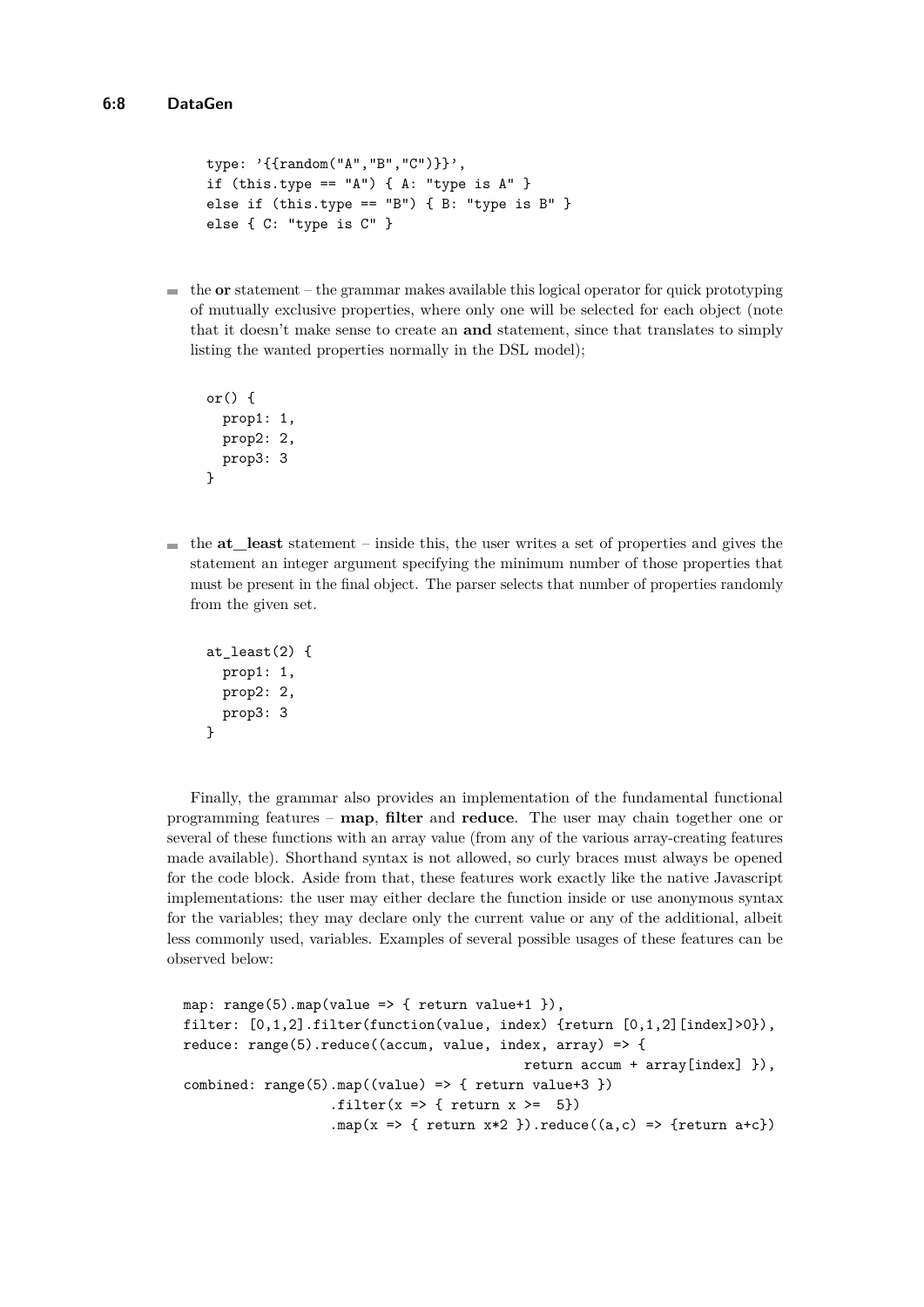# **3.3 Interoperability**

After processing the model, the parser generates an intermediary data structure with the final dataset, which can then be translated to either JSON or XML, according to the user's preference. The parser also generates another data structure with the corresponding Strapi model, for possible later integration in its RESTful API.

Note that the application's purpose is to create datasets according to the user's instructions, in either JSON or XML. Although the model specification may involve Javascript code, under the form of functions or conditions, as explained in the previous subsection, this does not correlate to the target application whatsoever. DataGen merely generates test datasets – it can be used for any kind of application that accepts data in JSON/XML format, whether it be an application written in Javascript, Python, C++ or some other language.

## **3.3.1 Client-Side Generation**

This project was developed with the intent to be a web application, more specifically a website with user-friendly features. A server-sided approach would imply parsing the DSL models on the back-end server, which wouldn't be sensible as the created PEG.js parser doesn't require access to any private services (i.e. databases) hidden by the back-end itself.

Therefore, a client-sided approach makes the most sense for this application in particular, freeing resources (mainly the CPU and memory modules) from the back-end server and shifting the computation of the generated dataset to the client in their browser, using the back-end as an API server.

There are many frameworks aimed at client-sided browser experiences, however, it was decided that Vue.js would be the most adequate for this application. It allows for reactive twoway data binding – connection between model data updates and the view (UI) which creates a more user-friendly experience, since it shows changes on the DOM as they occur, instead of forcing a reload on the page (as in the traditional served-sided approach). Other reasons such as flexibility – on the components' styling and scripted behaviour – and performance – it's more efficient than React and Angular – were also a deciding factor on picking this specific framework.

After deciding which framework to use, the team started developing the interface itself, which currently has the following features:

- $\blacksquare$  Authorization it uses JWT (JSON Web Tokens) that are sent in the "Authorization" header on every HTTP request that needs to be validated by the back-end (i.e. accesses restricted user data);
- Generation and download of the dataset and/or its  $API$  as previously mentioned, it uses a PEG.js parser for converting the DSL into JSON or XML, as well as Strapi for the API (which will be explained in Section [3.5\)](#page-9-0);
- Saving DSL models authenticated users may save their created models and optionally make them available for others to use, being able to do CRUD operations on those they own;
- $\blacksquare$  Documentation since the DSL has a defined structure, it is essential that the user has access to these guidelines at any time;
- $\blacksquare$  Team description the user may want to contact the team directly so there is a dedicated page for them to find all of this information and a brief description of the team.

The front-end needs to access persistent information such as user data and saved models which is accessible through the back-end's RESTful API, viewed in more detail in Section [3.4.](#page-9-1)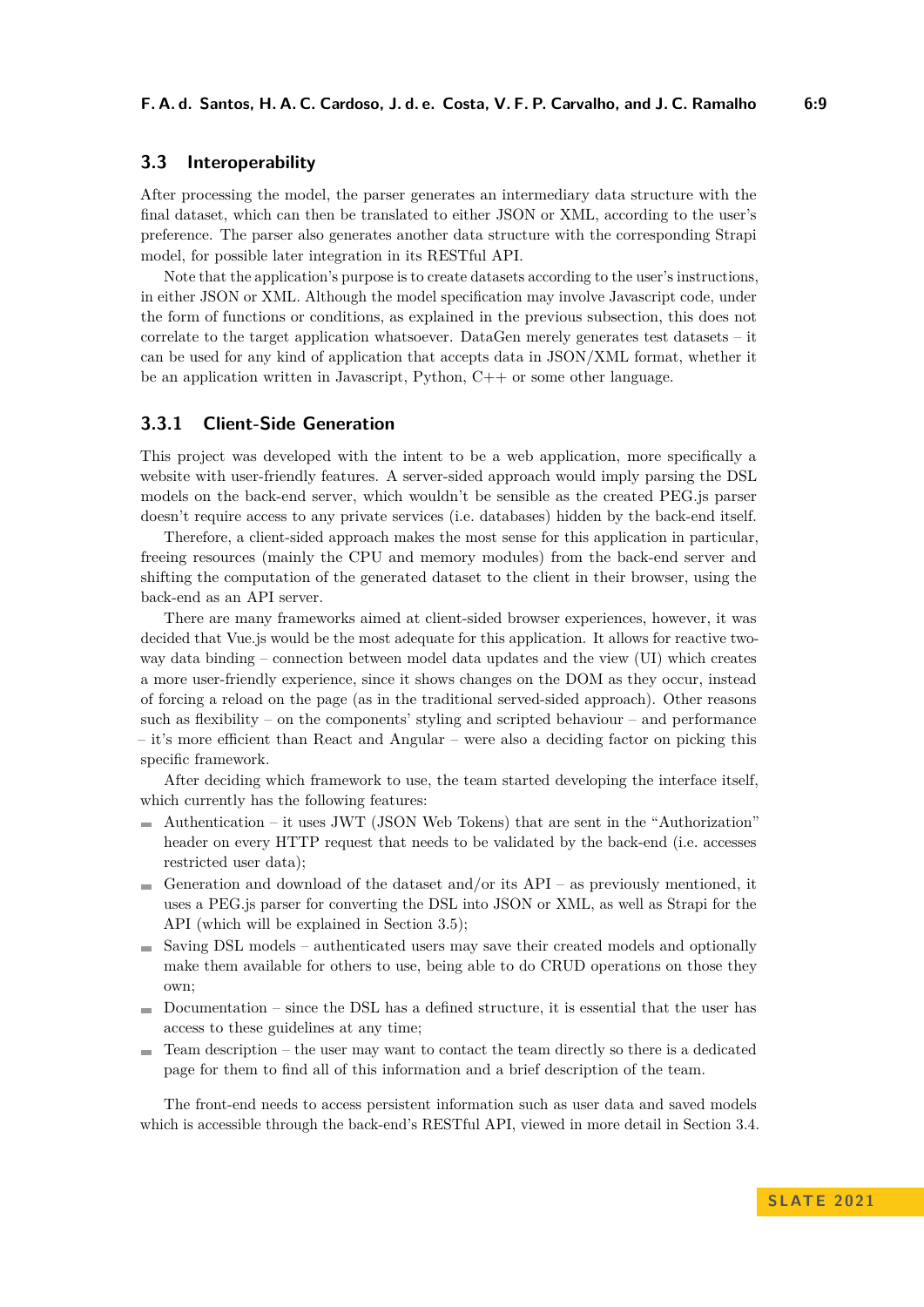## <span id="page-9-1"></span>**3.4 Back-End**

The application needs a back-end server for multiple purposes, namely storing data, authenticating users and generating the API for the datasets.

None of the above require intensive computational power for each request sent by the user, which was one of the main reasons why the team chose a Node.js server  $-$  it is built to deal with any incoming request that is not CPU intensive due to its single-threaded, event-driven, non-blocking IO model – and because it is scalable, has good performance in terms of speed, and has a wide selection of packages (available on the **npm** registry).

For storing all the data that needs to be persistent, the back-end server accesses a MongoDB server instance, which was chosen due to its scalability (the data is not coupled relationally, which means that each document may be in a different node instance without any conflicts since they are self-contained) and direct compatibility with Node.js since they both accept JSON documents.

Currently the application uses three collections on the MongoDB database:

- **users** stores all user specific data, which is their name, email, password (hashed), and m. the dates of register and most recent access;
- **models** stores all DSL models and whom (user) they belong to, their visibility (public  $\blacksquare$ or private), title, description and register date;
- **blacklist** stores users' JWT tokens after they log-out and their expiry date so that m. they are automatically removed from the database after they expire.

Authenticating the user allows them to access their saved DSL models and doing CRUD operations on them. Due to its Node.js integration, a JWT (JSON Web Token) approach was the chosen strategy to authenticate a user – after they submit their credentials, the system compares them to the ones saved on the database and if they match, they are given the token in the HTTP response which they need to use for any further request that accesses critical information for that same user – which expire after a short time for precaution and safety. After they log-out, the same token is added to a blacklist to provide extra security since it does not allow for a user that got access to another user's JWT (if they log-out before the short expiration date) to submit requests signed with it.

Generating the API is a more complex process and it has a dedicated Section [\(3.5\)](#page-9-0) which explains the steps that are followed in order to obtain a fully functional REST API for any generated dataset.

## <span id="page-9-0"></span>**3.5 Strapi API**

DataGen also provides another important functionality which is generating a data API from the dataset previously created. It's a useful feature since a lot of users may want to perform CRUD operations on the data they requested or even utilize the API themselves for further work.

The tool chosen to create this API was Strapi [\[20\]](#page-13-13), one of the best content management systems currently. Strapi automatically generates a REST API and allows multiple APIs to run simultaneously. It's also very simple to configure and it supports different database systems like PostgreSQL, MySQL, SQLite and MongoDB, being that the latter was the one used in this project. JSON-server was also considered as a tool but lacked scalability, as it only allows a single API to run at a time, which wouldn't be ideal at all. However, Strapi also had its own challenges, like the difficult way in which it stores structured data (an array, for example) and how data is imported. All of these obstacles were surpassed and will be explained further in the paper.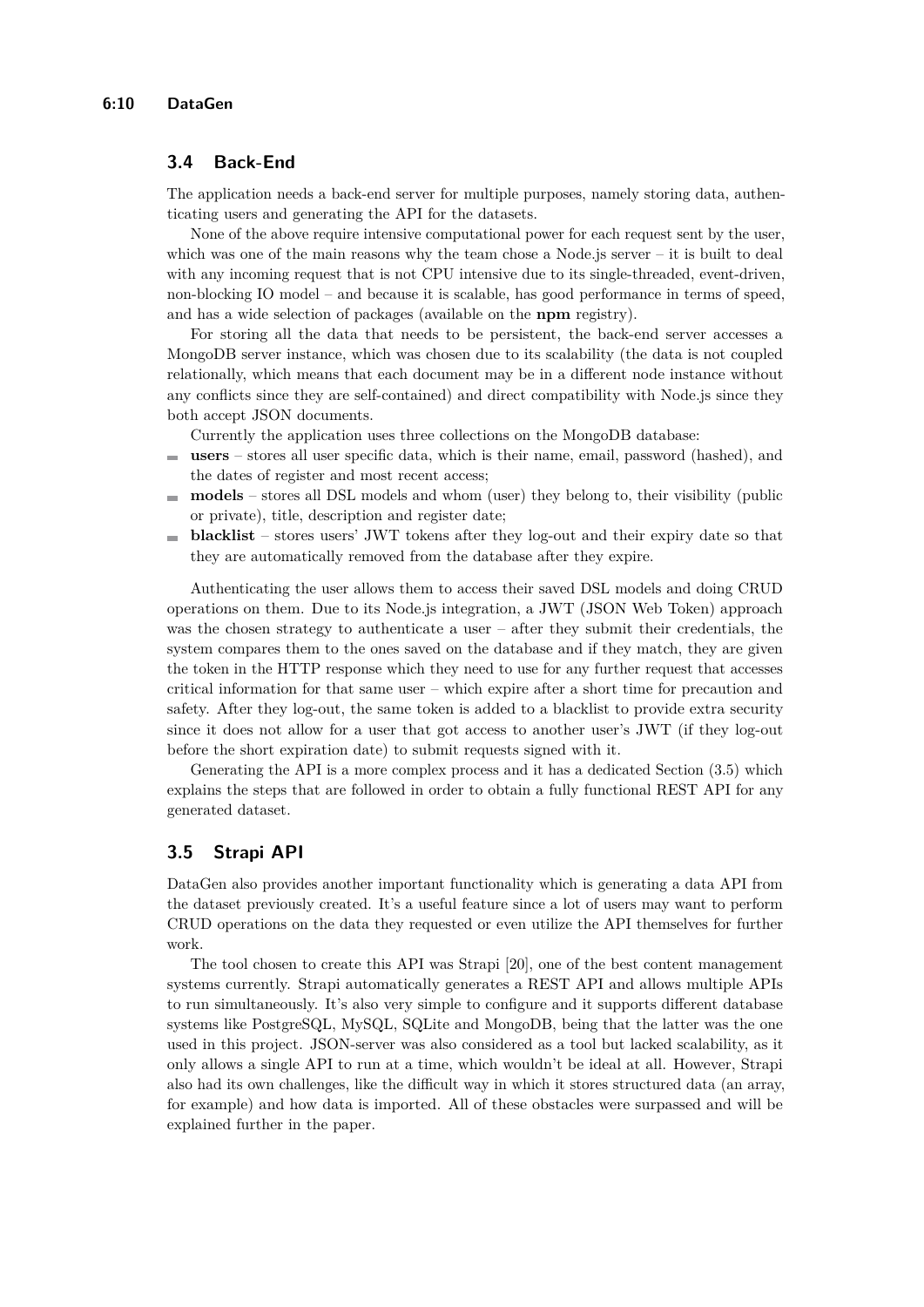The process of building the API begins within the grammar section of the project, since the Strapi model is written in a recursive way, at the same time the dataset itself is being built. This strategy was a big time save in terms of the program's execution. For example, anytime an array is encountered, because Strapi doesn't have its own type to represent it, a component is created with the array's elements and a reference to that component is written in the model itself. This recursive process keeps on going with this same logic until it reaches the root, which corresponds to the collection.

After the model is created, this data is redirected to an auxiliary application that processes it and rearranges the data to be in the usual Strapi format. The data consists in the finished model and also an array filled with all the components created. At this point, the user can download a zipped version of the API model, if they so intend, and easily run it on their personal device.

Furthermore, DataGen populates the newly created API with the generated dataset through a number of POST operations. Because of Strapi's lack of methods of importing whole files as data, this cycle of POST requests was the solution found to provide a temporary populated API REST, with all the standard HTTP methods functional.

# **4 Results**

One of the priorities during development was to test DataGen with real cases from early on, in order to not only validate the concept and its operability, but also to observe what kind of restrictions and requests were more frequent in the creation of test datasets, as a means to gather reliable external feedback on useful capabilities that should be implemented.

The team made contact with other parties and received requests to create test datasets for real systems, using DataGen, which involved the usage of complicated generation logic with many restrictions. These opportunities helped further DataGen's growth, as new ideas arised from the analysis of the requirements and were brought to life in the application, as well as proved the application's credibility, given that the results obtained were adequate and very positive.

In the interest of keeping this paper concise, it will be shown only the most important parts of one of the most complex of these application cases, that of elimination records [\[7\]](#page-13-14).

Elimination records are a structure that must be created and carefully filled out in order to safely eliminate documentation that reaches the end of its administrative conservation deadline. This is an increasingly important tool nowadays, since most public information has shifted to being stored in digital format and the correct method for storing such data is often not followed, which increases the risk of long-term information loss. In order to correct this, the deletion of outdated documentation is just as important as the storage of new one.

The generation of these documents implies a complex logic, with many properties that directly relate between themselves according to their values and others whose value must belong to a very rigid group of possibilities. Each record has a legitimation source, whose type can take one of five different string values. According to the record's source type, its funds (public entities) vary from a single entity, in some cases, to an array of several:

```
legitimationSource: {
  type: '{{random("PGD/LC", "TS/LC", "PGD", "RADA", "RADA/CLAV")}}',
  funds(gen) {
    if (["PGD/LC","TS/LC","PGD"].includes(this.legitimationSource.type))
      return [gen.pt_entity()]
    else {
      var arr = [], i
```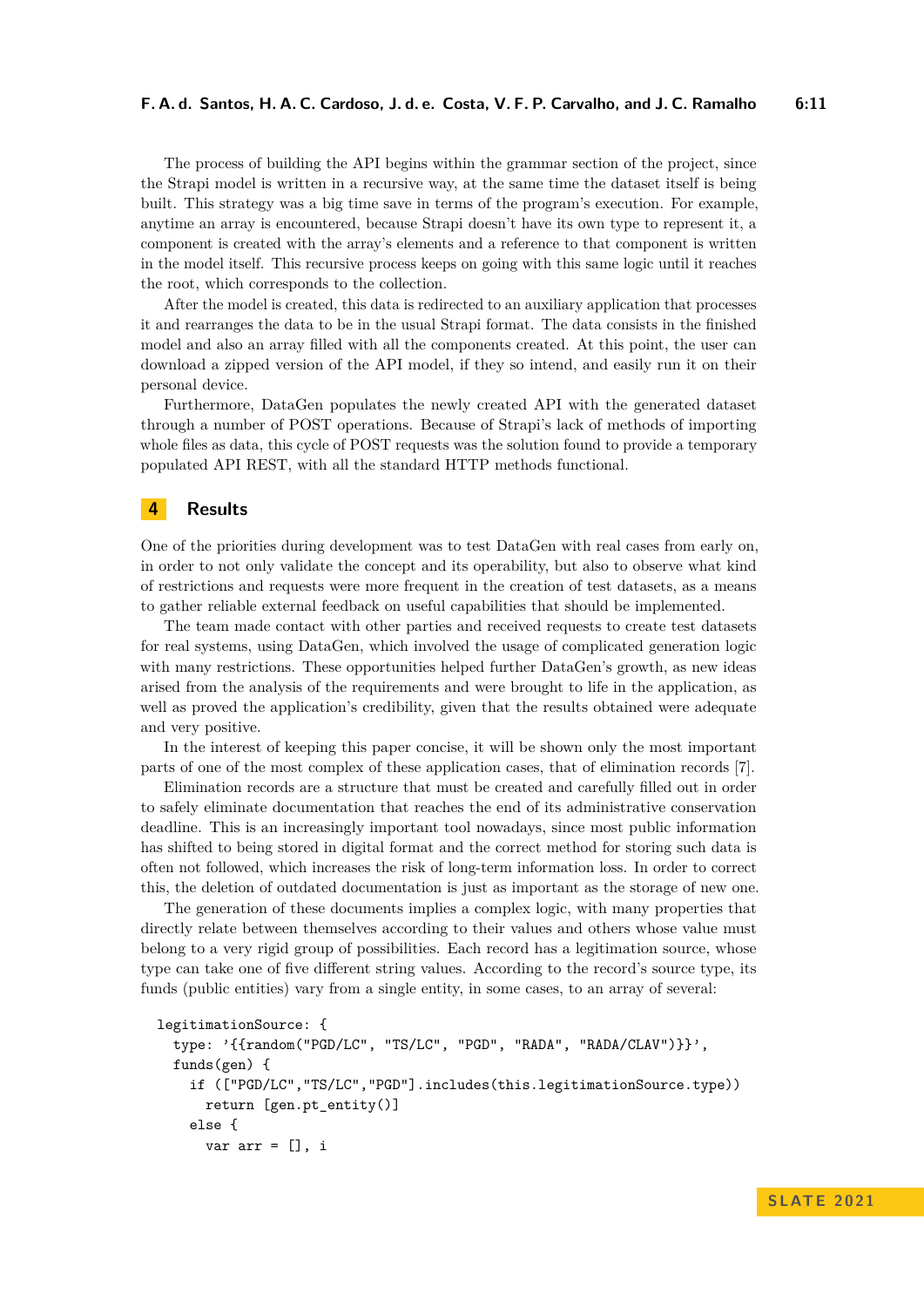```
for (i=0; i < gen.integer(1,5); i++) arr.push(gen.p t_entity())return arr
 }
}
```
Moving on, each record has an array of classes. In case the legitimation source's type is "PGD/LC" or "TS/LC", each class has a code; else, it has either a code, a reference or both. The class code itself can be composed by 3 or 4 levels, given that each level follows its own categorization:

```
classes: [ 'repeat(2,5)': {
  if (["PGD/LC","TS/LC"].includes(this.legitimationSource.type)) {
    code(gen) {
      var level1 = (...) //abbreviated
      var level2 = gen.random(10,20,30,40,50)
      var level3 = gen.integer(1,999,3)
      var level4 = \text{gen.random("01", "02")}var class = level1 + \cdot.' + level2 + \cdot.' + level3
      if (Math.random() > 0.5) class += '.' + level4return class
    }
 }
  else {
    at least(1) {
      code(gen) {(...) //equal to the function above },
      reference: '{{random(1,2,3,55,56)}}'
    }
  }
} ]
There are also year properties that must belong to the last 100 years:
```

```
yearStart: '{{integer(1921,2021)}}',
yearEnd(gen) {
  var year = gen.integer(1921, 2021)while (year < this.yearStart) year = gen.integer(1921,2021)
 return year
}
```
Finally, there are two related fields, number of aggregations and the corresponding list, where the size of the list must correspond to the number indicated:

```
numberAggregations: '{{integer(1,50)}}',
aggregations: [ 'repeat(this.numberAggregations)': {
  code: '{{pt\_entity\_abbr()}} - {{interger(1,200)}}',
  title: '{{lorem(3,"words")}}',
  year: '{{integer(1921,2021)}}',
  if (["PGD/LC","TS/LC"].includes(this.legitimationSource.type)) {
      interventionNature: '{{random("PARTICIPANT","OWNER")}}'
  }
} ]
```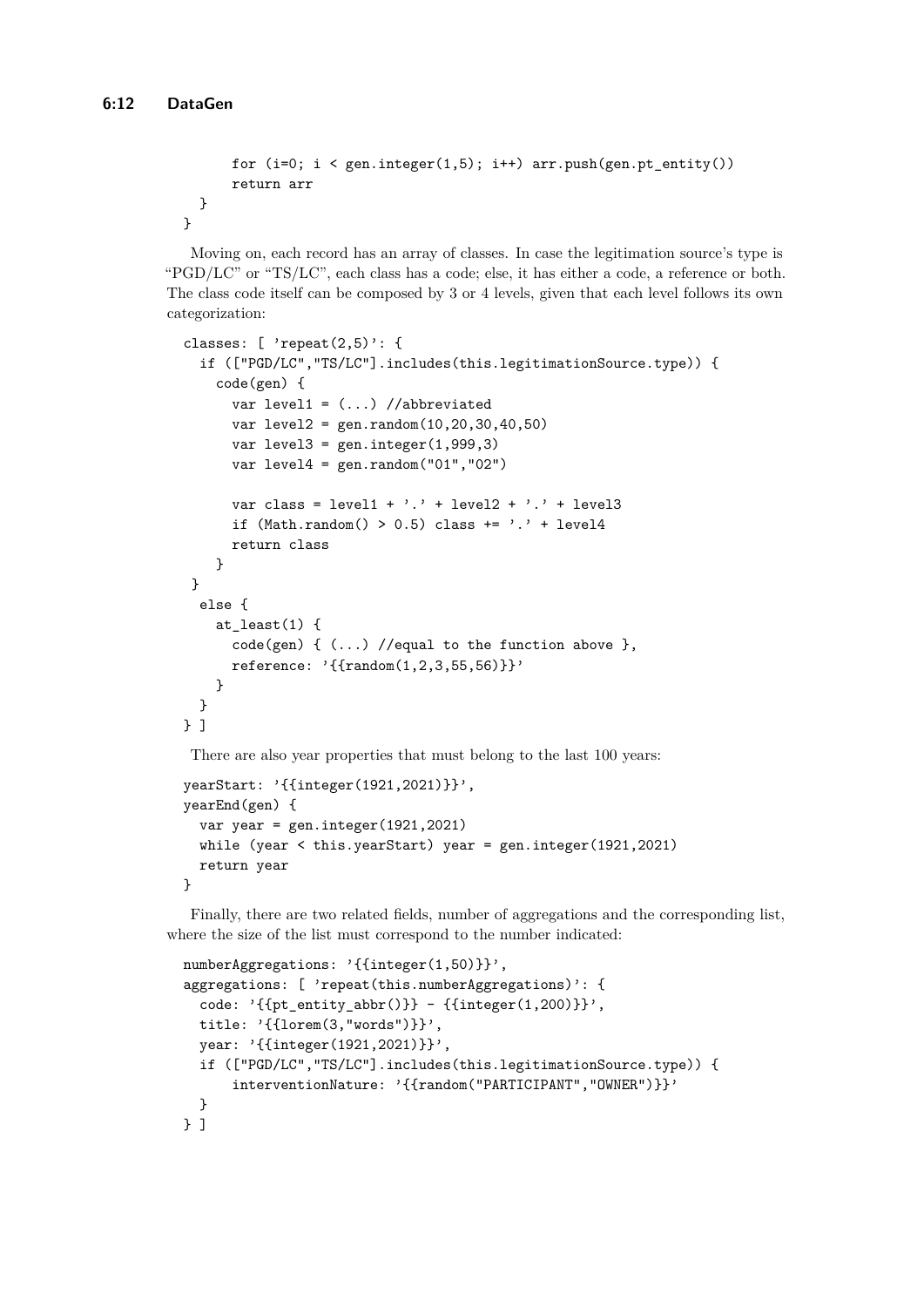# **5 Conclusion**

Along the paper it was discussed the development of a multilingual data generator, with built-in REST API integration. The intent behind this project was to create a versatile and powerful tool that would allow for quick prototyping and testing of software applications, a very important and common subject that seems to go surprisingly unnoticed, despite its vast relevance.

Be it either small-scale projects of university students or big, complex company software, every application should be thoroughly tested along its development, which requires the leading team to create realistic data in order to populate the system. Even today, this process is very poorly optimized, which often leads either to very time-consuming manual generation or, even worse, to a scarce and inneficient testing of the system, with few records, possibly leading to wrongful conclusions, unnoticed bugs and dangerous bottlenecks.

As such, DataGen emerges as a quick and easy to use application that allows the user to swiftly prototype a data model according to their use cases and put their system to practice with a newly-generated dataset, with accurate and realistic values, automating the generation process and facilitating the user's role in it, ultimately enhancing the user's experience and allowing more time and resources to go towards the project itself.

DataGen was thoroughly experimented with real-life cases and proved to be capable of creating complex and sizeable datasets for third party applications. The product will very soon be put in a production environment and made available for the general public, after a laborious and successful development phase.

### **5.1 Future work**

This platform will be open-source and its contents will be uploaded to GitHub. The next step for the application itself is putting it in a production environment, to be made available for anyone that may want to use it.

As for the grammar, the team intends to develop an user-friendly personalized grammar checker that analyses the user's DSL model and, in the presence of errors, communicates what they are and how to fix them, in a simple and clear way, in order to enhance the user's experience and make the application easier to use.

Extensive documentation on all the functionalities provided is also under development, along with examples on how to use them, in order to guide the user since the application uses a DSL. Without it, the user may be overwhelmed by the amount of features they must learn by themselves.

### **References**

<span id="page-12-2"></span>**<sup>1</sup>** D.b. statistical disclosure limitation, 1993.

<span id="page-12-1"></span>**<sup>2</sup>** General data protection regulation, 2018. URL: <https://gdpr-info.eu/>.

<span id="page-12-0"></span>**<sup>3</sup>** Artificial intelligence in health care: Benefits and challenges of machine learning in drug development (staa)-policy briefs & reports-epta network, 2020. URL: [https://eptanetwork.](https://eptanetwork.org/database/policy-briefs-reports/1898-artificial-intelligence-in-health-care-benefits- and-challenges-of-machine-learning-in-drug-development-staa) [org/database/policy-briefs-reports/1898-artificial-intelligence-in-health-care](https://eptanetwork.org/database/policy-briefs-reports/1898-artificial-intelligence-in-health-care-benefits- and-challenges-of-machine-learning-in-drug-development-staa) [-benefits-and-challenges-of-machine-learning-in-drug-development-staa](https://eptanetwork.org/database/policy-briefs-reports/1898-artificial-intelligence-in-health-care-benefits- and-challenges-of-machine-learning-in-drug-development-staa).

<span id="page-12-4"></span>**<sup>4</sup>** Yahya Al-Hadhrami and Farookh Khadeer Hussain. Real time dataset generation framework for intrusion detection systems in iot. *Future Generation Computer Systems*, 108:414–423, 2020. [doi:10.1016/j.future.2020.02.051](https://doi.org/10.1016/j.future.2020.02.051).

<span id="page-12-3"></span>**<sup>5</sup>** Anat Reiner Benaim, Ronit Almog, Yuri Gorelik, Irit Hochberg, Laila Nassar, Tanya Mashiach, Mogher Khamaisi, Yael Lurie, Zaher S Azzam, Johad Khoury, Daniel Kurnik, and Rafael Beyar. Analyzing medical research results based on synthetic data and their relation to real data results: Systematic comparison from five observational studies. *JMIR Med Inform*, 2015.